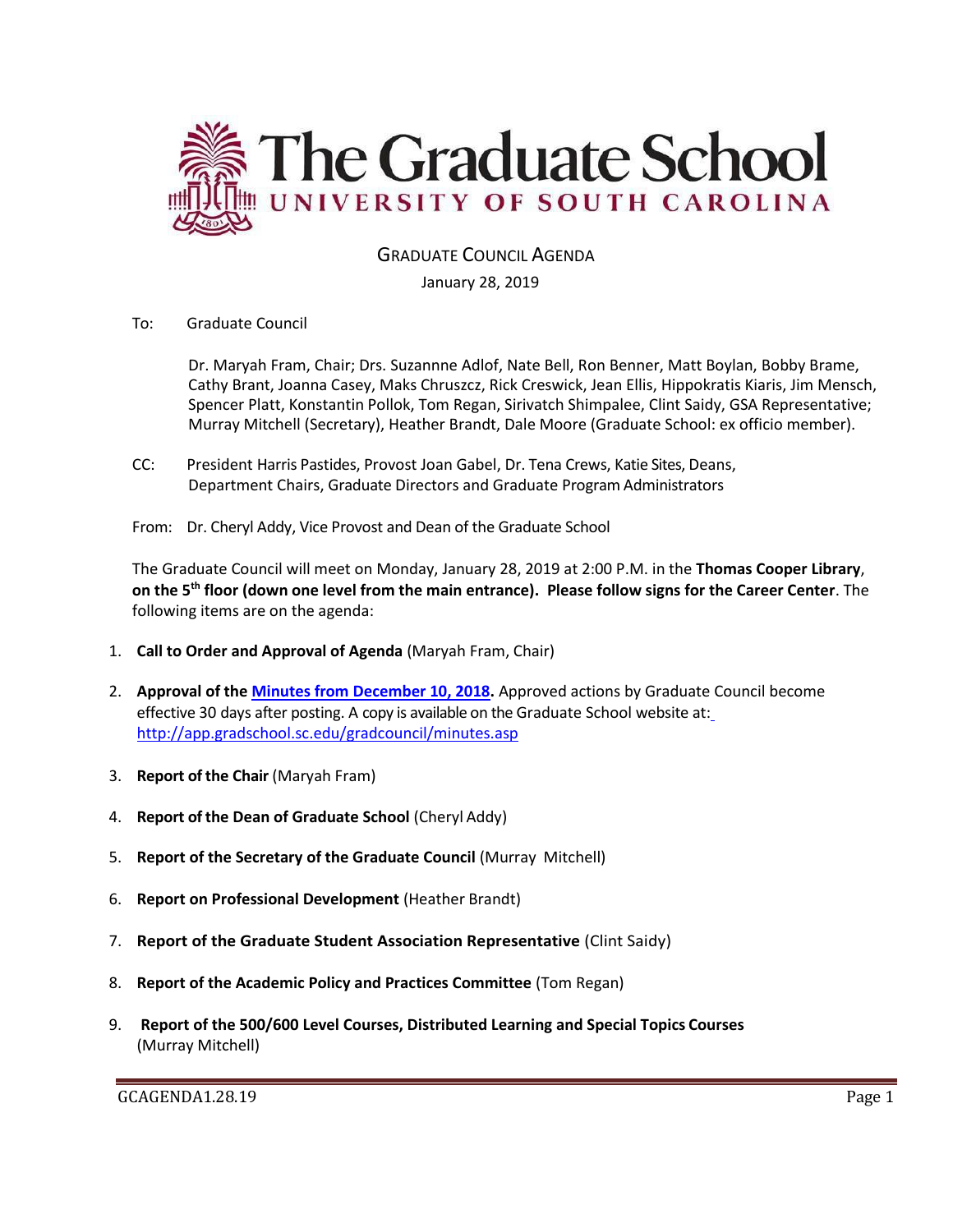This report is presented to Council for informational purposes only; no action is necessary.

### **500/600 Level Courses**

**ACCT 502** (3) Managerial Accounting for Decision Making (Course Change Proposal: Fall 2020) **CRJU 591** (3) Adolescent Mentoring (STC: Spring 2019) **EDUC 632** (3) Promoting School Success in Homeless and other High-Risk Students (STC: Spring 2019) **FORL 511** (3) Teaching Foreign Languages in Secondary Schools (Course Change Proposal: Fall 2020) **MUED 555** (3) Integrating Music into the Elementary Classroom (New Course Proposal: Fall 2019) **NURS 506** (3) International Nursing: Nursing in Germany and France (STC: Summer 2019) **SOCY 540** (3) Sociology of Law (Distributed Learning – Course Change Proposal: Fall 2019)

### **Distributed Learning Proposals**

**SOCY 540** (3) Sociology of Law (Course Change Proposal: Spring 2019) **SOWK 768** (3) Psychodiagnostics (Spring 2019)

### **Special Topics Courses**

**CRJU 591** (3) Adolescent Mentoring (Spring 2019) **EDUC 632** (3) Promoting School Success in Homeless and other High-Risk Students (Spring 2019). **NURS 506** (3) International Nursing: Nursing in Germany and France (Summer 2019)

### 10. **Associate Graduate Faculty Nominations** (Murray Mitchell)

None at this time.

### 11. **Fellowships and Scholarships Committee** (Jean Ellis)

#### 12. **Report of Science, Math, and Related Professional Programs Committee** (Rick Creswick)

Below is a list of proposals reviewed by the Committee. Each curricular action can be viewed at this Public Agenda review site:

At this Public Agenda link, the individual proposals are not live-linked, but agenda items are listed in alphabetical order. To view the full proposals, GC members and Committee Chairs still need to go to the Committee Review site, and filter for "Committees", then for the "Committee" called "Added to Grad Council agenda."

None at this time.

13. **R**epor**t of the Humanities, Social Sciences, Education, and Related Professional Programs Committee**  (Cathy Brant)

Below is a list of proposals reviewed by the Committee. Each curricular action can be viewed at this Public Agenda review site: